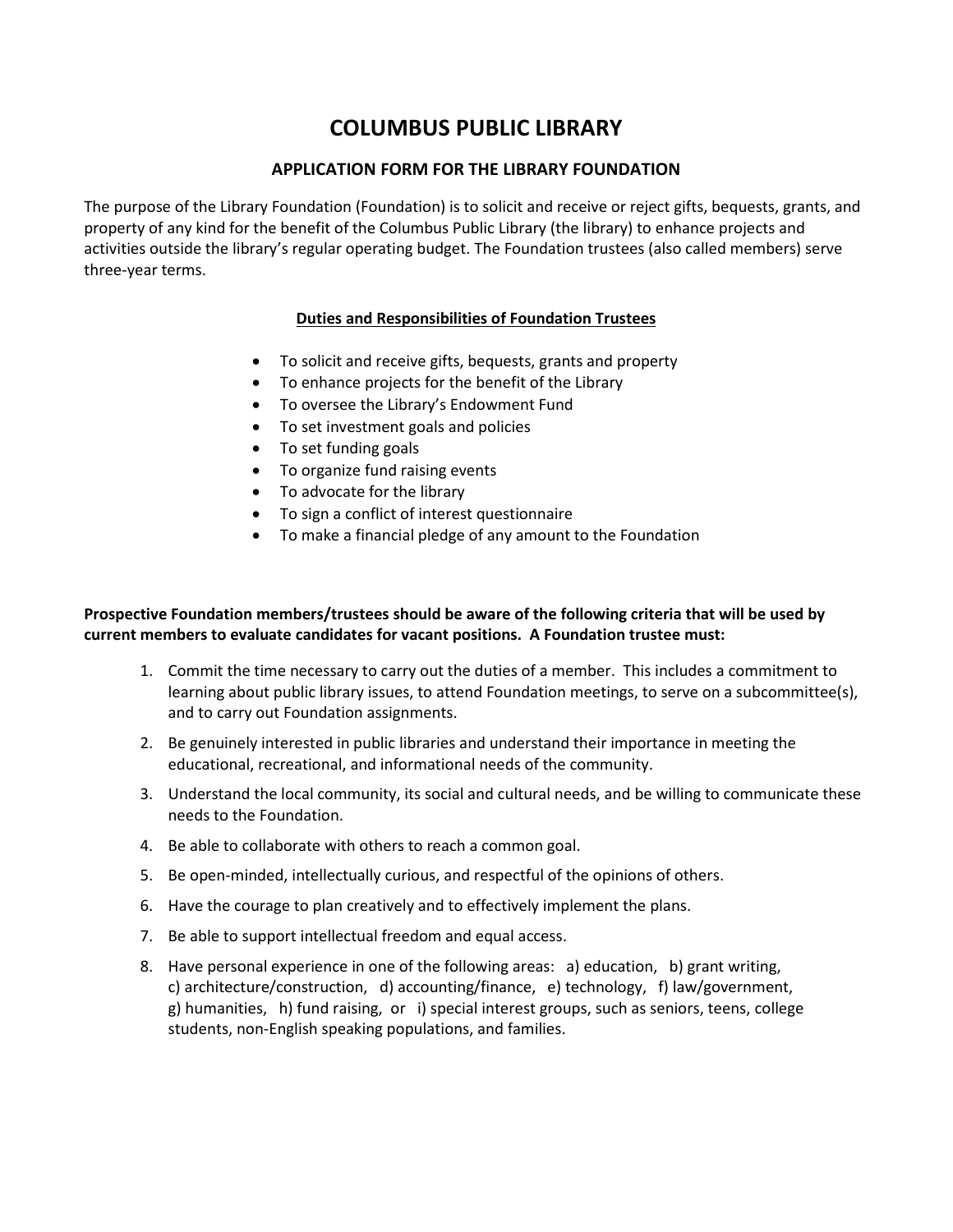| Live outside Platte County, but work or go to school in Platte County.            | Resident of Platte County ______ Resident of Columbus (Inside City Limits)                         |
|-----------------------------------------------------------------------------------|----------------------------------------------------------------------------------------------------|
| What skills and experiences would qualify you to serve on the Library Foundation? |                                                                                                    |
|                                                                                   |                                                                                                    |
|                                                                                   |                                                                                                    |
|                                                                                   | Name charitable or community activities in which you have been involved.                           |
| Do you have a current library card?                                               | yes _______ no<br>If yes, please specify which of the library's services and/or equipment you use. |
|                                                                                   |                                                                                                    |